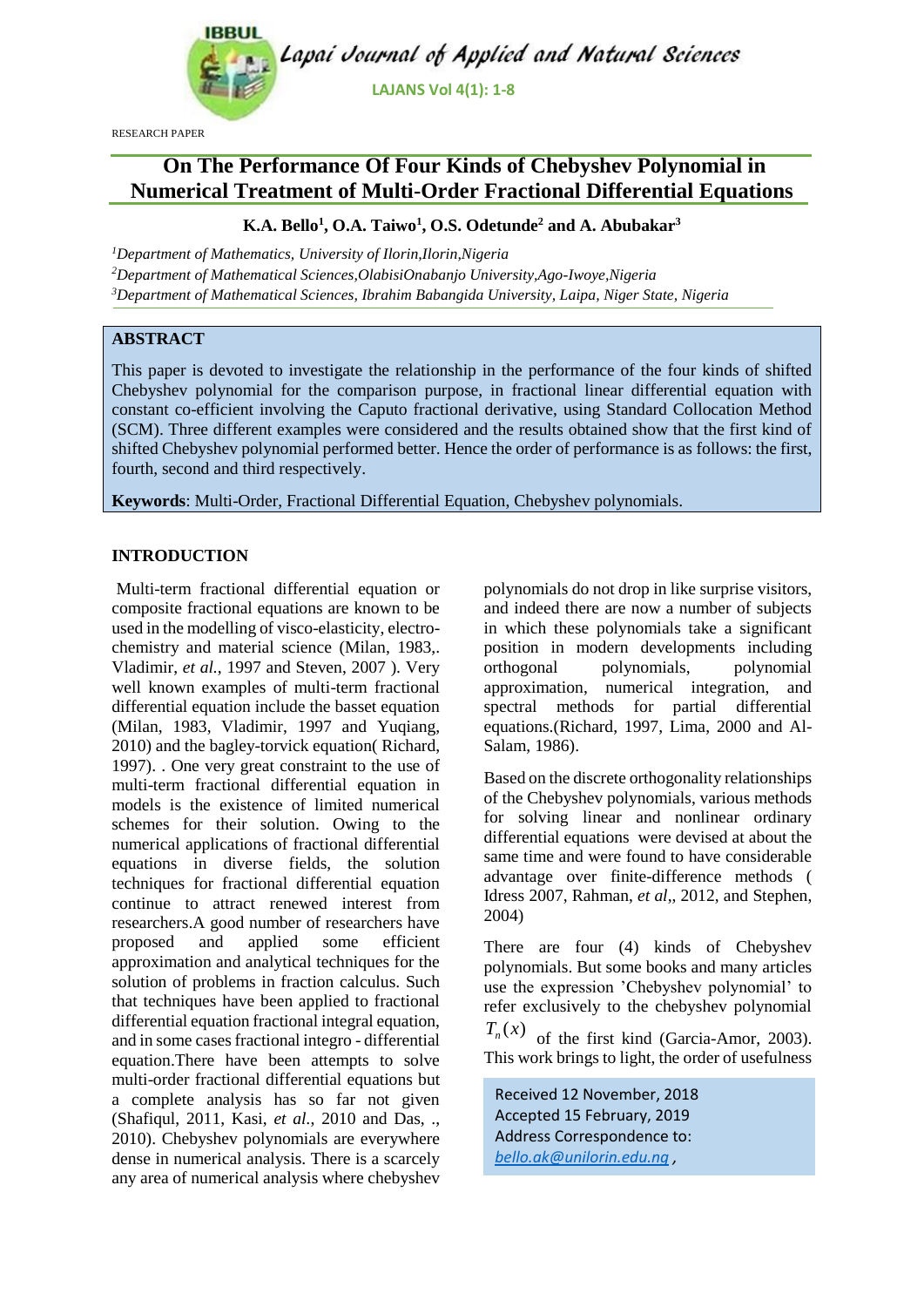of the three kinds of Chebyshev polynomial and their performance.

The arrangement of this paper goes thus: In section 2 we review some basic definitions that will guide the readers in the understanding of the paper, in section 3 we demonstrate the numerical scheme on the general class of the problem, in section 4 we solve three numerical examples while in the 5th section we discuss the results and give the summary of the whole work.

#### **DEFINITION OF RELEVANT TERMS**

**Definition 1.** A real function  $f(x)$ ,  $x > 0$ , (Lewis,., 1991 and Arfken., 1985), is said to be in the space  $C\mu$ ,  $\mu \in \mathsf{R}$ , if there exists a real number  $P > \mu$  such that  $f(x) = x^p f_1(x)$ , where  $f_1(x) \in C[0,1]$ 

**Definition 2.** A function  $f(x)$ ,  $x > 0$ , (Shafiqul, 2011) is said to be in the space  $C_{\mu}^{m}$ ,  $m \in N \cup 0$ μ  $\int$ , if  $f^m \in C_\mu$ 

**Definition 3.** Caputo's definition of the fractional - order derivative is defined as

$$
D^{\alpha} f(t) = \frac{1}{\Gamma(n-\alpha)} \int_a^t (t-\tau)^{n-\alpha-1} f^{(n)}(\tau) d\tau,
$$
\n(1)

where  $n-1 < \alpha \le n$ ,  $n \in \mathbb{N}$ ,  $\alpha$  is the order of the derivative and a is the initial value of function *f* .

For the Caputo's derivative we have:

$$
D^{\alpha}C = 0, C \text{ is a constant}
$$
  

$$
D_*^{\alpha} x^{\beta} = \begin{cases} 0, & \beta < \alpha - 1 \\ \frac{\Gamma(\beta + 1)}{\Gamma(\beta - \alpha - 1)} x^{\beta - \alpha}, & \beta > \alpha - 1 \end{cases}
$$
 (2)

**Definition 4.** The Riemann - Liouville fractional integral operator of order  $\alpha \ge 0$ , of a function  $f \in C_\mu$ ,  $\mu \ge -1$ , is defined as

$$
J^{\alpha} f(t) = \frac{1}{\Gamma(\alpha)} \int_{a}^{t} (t - \tau)^{\alpha - 1} f(\tau) d\tau
$$
 (3)

We mention only some properties of the operator  $J^{\alpha}$ : For  $f \in C_{\mu}$ ,  $\mu$ ,  $\gamma \ge -1$ ,  $\alpha$ ,  $\beta \ge 0$ .

$$
J^{0}f(t) = f(t), J^{\alpha}J^{\beta}f(t) = J^{\alpha+\beta}f(t) = J^{\beta}J^{\alpha}f(t),
$$
  
(4)  

$$
J^{\alpha}t^{\gamma} = \frac{\Gamma(\gamma+1)}{\Gamma(\gamma+1)}t^{\gamma+\alpha}
$$

$$
J \quad l \quad -\frac{\Gamma(\gamma + \alpha + 1)}{\Gamma(\gamma + \alpha + 1)} \tag{5}
$$

Also, we need here two of its basic properties. If  $m-1 < \alpha \ge m, m \in \mathbb{N}$ , and  $f \in C_{\mu}^{m}$ ,  $\mu \ge -1$ , then

$$
D^{\alpha} J^{\alpha} f(t) = f(t), \quad J^{\alpha} D^{\alpha} f(t) = f(t) - \sum_{i=0}^{m-1} f^{(i)}(0^{+}) \frac{t^{i}}{i!}, \quad t > 0
$$

Let M be the least common multiple of the

denominators of  $\alpha$ ,  $\beta_1$ ,  $\cdots$ ,  $\beta_n$  and set  $\alpha_n$  $\gamma = \frac{1}{\sqrt{2}}$ and  $N = M\alpha$ .

# **Definition 5: The first - kind polynomial**  *Tn*

The Chebyshev polynomial  $T_n(x)$  of the first kind is a polynomial in  $^x$  of degree n, defined by the relation

$$
T_n(x) = \cos n\theta \quad when \ x = \cos \theta \tag{6}
$$

If the range of the variable  $x$  is the interval  $[-1]$ , 1], then the range of the corresponding variable  $\theta$  can be taken as  $[0,\theta]$ . These ranges are traversed in the opposite directions, since  $x = -1$  corresponds to  $\theta = \pi$  and  $x = 1$ corresponds to  $\theta = 0$ .

## **Definition 7: The second - kind polynomial**   $U_n$

The Chebyshev polynomial  $U_n(x)$  of the second kind is a polynomial of degree n in x defined by

$$
U_n(x) = \frac{\sin((n+1)\theta)}{\sin \theta} \text{ when } x = \cos \theta
$$
 (7)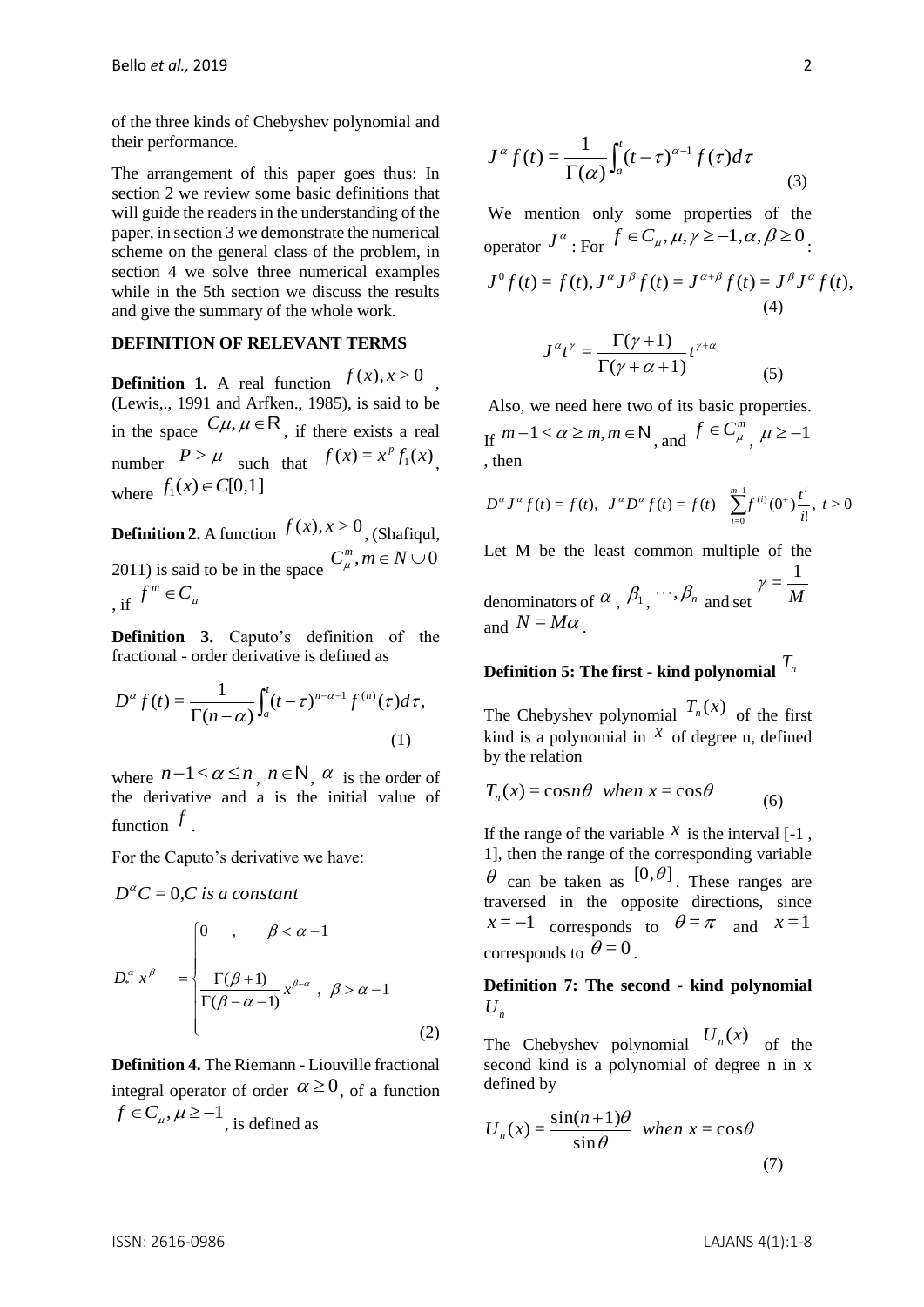**Definition 8:** The Chebyshev polynomials  $V_n(x)$  of the third order kinds is a polynomial of degree n in x defined respectively by

$$
V_n(x) = \frac{\cos(n + \frac{1}{2})}{\cos \frac{1}{2}\theta}
$$
 (8)

**Definition 9:** The Chebyshev polynomials  $W_n(x)$  of the fourth order kinds is a polynomial of degree n in x defined respectively by

$$
W_n(x) = \frac{\sin((n+\frac{1}{2})\theta)}{\sin(\frac{1}{2})\theta}
$$
 (9)

#### **SHIFTED CHEBYSHEV POLYNOMIAL**

Shifed Chebyshev Polynomial is  $\chi$  contained in (0, 1) which satisfies the recurrence formula:

$$
T_{n+1}^{*} = (4x-2)T_{n}^{*}(x) - T_{n-1}^{*}(x)
$$
 (10)

and is of four different kind which are stated in the next subsection

## **3.1 Shifted Chebyshev Polynomial of the first kind**

Shifted Chebyshev Polynomial of the first kind denoted by  $T_n^*(x)$  are define as

$$
T_n^*(x) = T_n^*(2x - 1) \tag{11}
$$

### **3.2 Shifted Chebyshev Polynomial of the second kind**

Shifted Chebyshev Polynomial of the second kind denoted by  $U_n^*(x)$  are define as

$$
U_n^*(x) = U_n^*(2x - 1) \tag{12}
$$

## **3.3 Shifted Chebyshev Polynomial of the third kind**

Shifted Chebyshev Polynomial of the first kind denoted by  $W_n^*(x)$  are define as

$$
V_n^*(x) = W_n^*(2x - 1) \tag{13}
$$

#### **3.4 Shifted Chebyshev Polynomial of the fourth kind**

Shifted Chebyshev Polynomial of the first kind denoted by  $P_n^*(x)$  is defined as

$$
W_n^*(x) = P_n^*(2x - 1) \tag{14}
$$

over  $CaCl<sub>2</sub>$  in a desiccator and weighed. [Weight  $= 22.0$ g and Yield  $= 69.2\%$ ].

#### **STANDARD COLLOCATION METHOD**

In mathematics, a collocation method is a method for the numerical solution of ordinary differential equation and integral equations. The idea is to choose a finite dimensional space of candidate solution (usually polynomials up to certain degree) and a number of point in the domain (called collocation point) and to select that solution which satisfies the given equation at the collocation point. Now using the standard collocation method we consider the multifractonal differential equation of the type

$$
D^{\alpha} y(t) = \sum_{j=1}^{k} a_j(t) Dy(t) + a_0(t) y(t) + F(t)
$$
\n(15)

with initial conditions

$$
y^{i}(0) = b_{i}, i = 0, 1, \cdots, [\alpha] - 1 \quad (16)
$$

where  $\alpha > \beta_1 > \cdots \beta_k > 0$  are costant and  $\alpha$ denotes the smallest integer greater than or equal to  $\alpha$ . It should be noted that F can be linear in general, to solve equation (15) and (16) we approximate  $y(t)$ ,  $D^{\alpha} y(t)$ and *t* for  $i = 1, 2, 3, \cdots, n$ using shifted Chebyshev polynomials. In order to use Chebyshev polynomials we assume our approximate solution  $y(t)$  as

$$
y_n(t) = \sum_{i=0}^n a_i T_i
$$
\n(17)

where  $\frac{n}{ }$  is the degree of the approximation used,  $T_i(x)$  is the four kinds of shifted Chebyshev polynomial basis and  $a_i$  is the coefficient of the series

Substituting (17) into (15) we have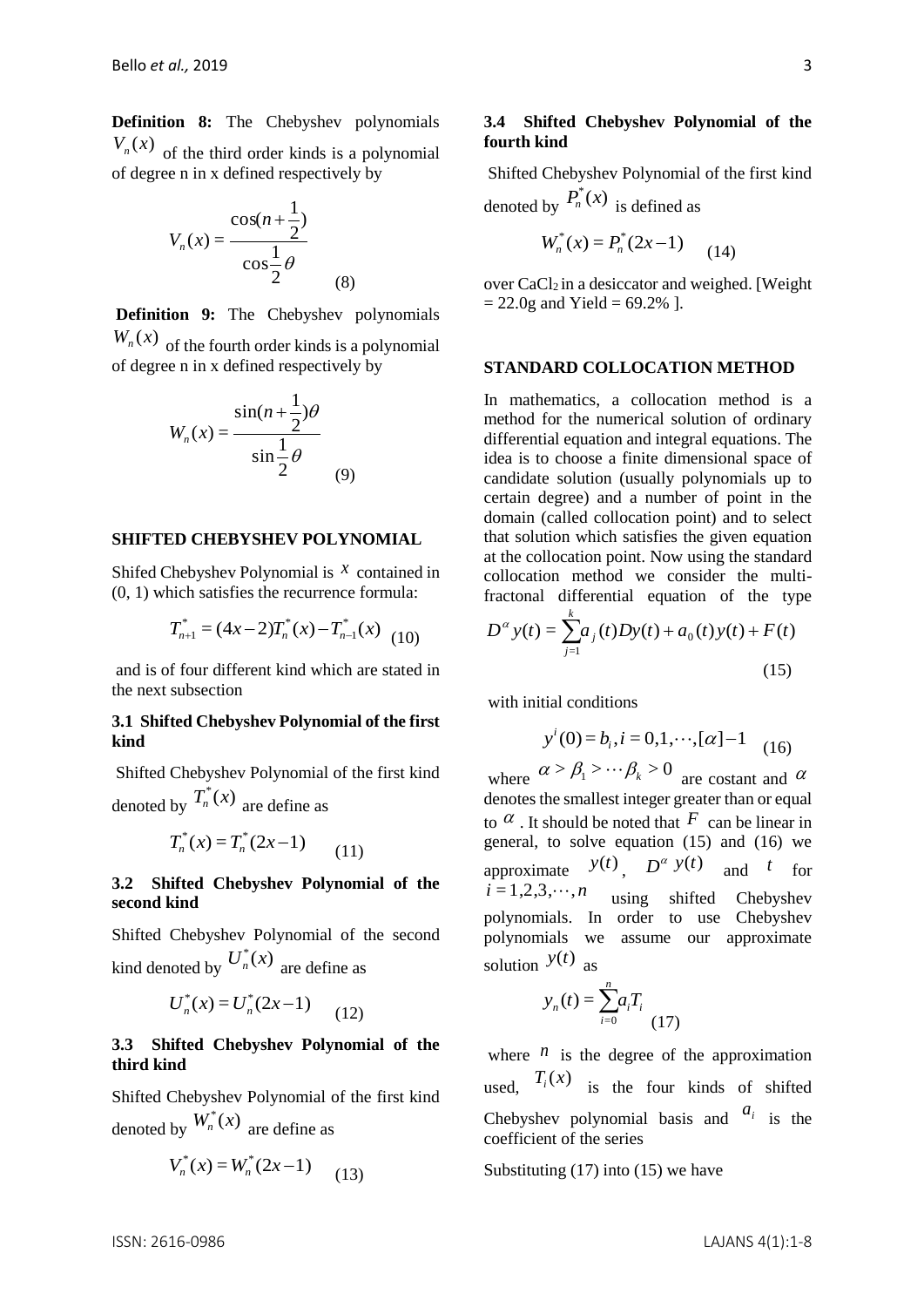$$
D^{a}\left(\sum_{i=0}^{n} a_{i} T_{i}(x)\right) = \sum_{i=0}^{k} a_{i}(t) D\left(\sum_{i=0}^{n} a_{i} T_{i}(x)\right) + a_{0}(t) \sum_{i=0}^{n} y(t) + F(t))
$$
\n(18)

equation(18) after simplification becomes

$$
D^{\alpha} \quad (a_0 T_0(t) + a_i T_i(x) + \dots + a_n T_n(x)) = \sum_{i=0}^{k} a_i(t) D(a_0 T_0(x) + a_i T_i(x) + \dots + a_n T_n(x)) + a_0(t) (a_0 T_0(x) + a_i T_i(x) + \dots + a_n T_n(x)) + F(t)
$$
  
(19) equation (19) after a further simplification becomes

$$
D^{\alpha} \quad (a_0 T_0(t) + a_i T_i(x) + \dots + a_n T_n(x)) - \sum_{i=0}^{k} a_i(t) D(a_0 T_0(x) + a_i T_i(x) + \dots + a_n T_n(x)) - a_0(t) (a_0 T_0(x) + a_i T_i(x) + \dots + a_n T_n(x)) + F(t)
$$
(20)

collocating equation (20) after simplification, using

$$
x_i = a + \frac{(b-a)i}{N} \quad i = 1, 2, 3, \cdots, (n-1)
$$
\n(21)

we have equation (20) after collocation represented in matrix form as

$$
AX = Y \tag{22}
$$

Where

$$
A = \begin{pmatrix} D^{\alpha}T_0(x_1) - a_j(t) - D^{\beta_j} - a_0(t)T_0(x_1)D^{\alpha}T_0(x_1) - \sum_{j=0}^{k} a_j(t)D^{\beta_j} - a_0(t)T - 0(x_1) \\ D^{\alpha}T_0(x_2) - a_j(t) - D^{\beta_j} - a_0(t)T_0(x_2)D^{\alpha}T_0(x_2) - \sum_{j=0}^{k} a_j(t)D^{\beta_j} - a_0(t)T - 0(x_2) \\ \vdots \\ D^{\alpha}T_0(x_m) - a_j(t) - D^{\beta_j} - a_0(t)T_0(x_m)D^{\alpha}T_0(x_m) - \sum_{j=0}^{k} a_j(t)D^{\beta_j} - a_0(t)T - 0(x_m) \end{pmatrix},
$$
\n(23)

$$
X = \begin{pmatrix} a_0 \\ a_1 \\ \vdots \\ a_m \end{pmatrix}
$$
 (24)

and

$$
Y = \begin{pmatrix} f(t_1) \\ f(t_2) \\ \vdots \\ f(t_m) \end{pmatrix}
$$
 (25)

Eqution (22) is solved simultaneously using maple software in order to obtain the unknown constants which were then substituted into equation (17) to get the approximate solution.

## **NUMERICAL EXAMPLES**

### **Example 1**

Consider

$$
D^{2}y(t) + D^{\frac{3}{2}}y(t) + y(x) = 1 + x
$$
 (23)

together with initial conditions

$$
y(0) = 0 \text{ and } y'(0) = 0 \tag{24}
$$

The exact solution is

$$
y(x) = 1 + x \tag{25}
$$

#### **Solution**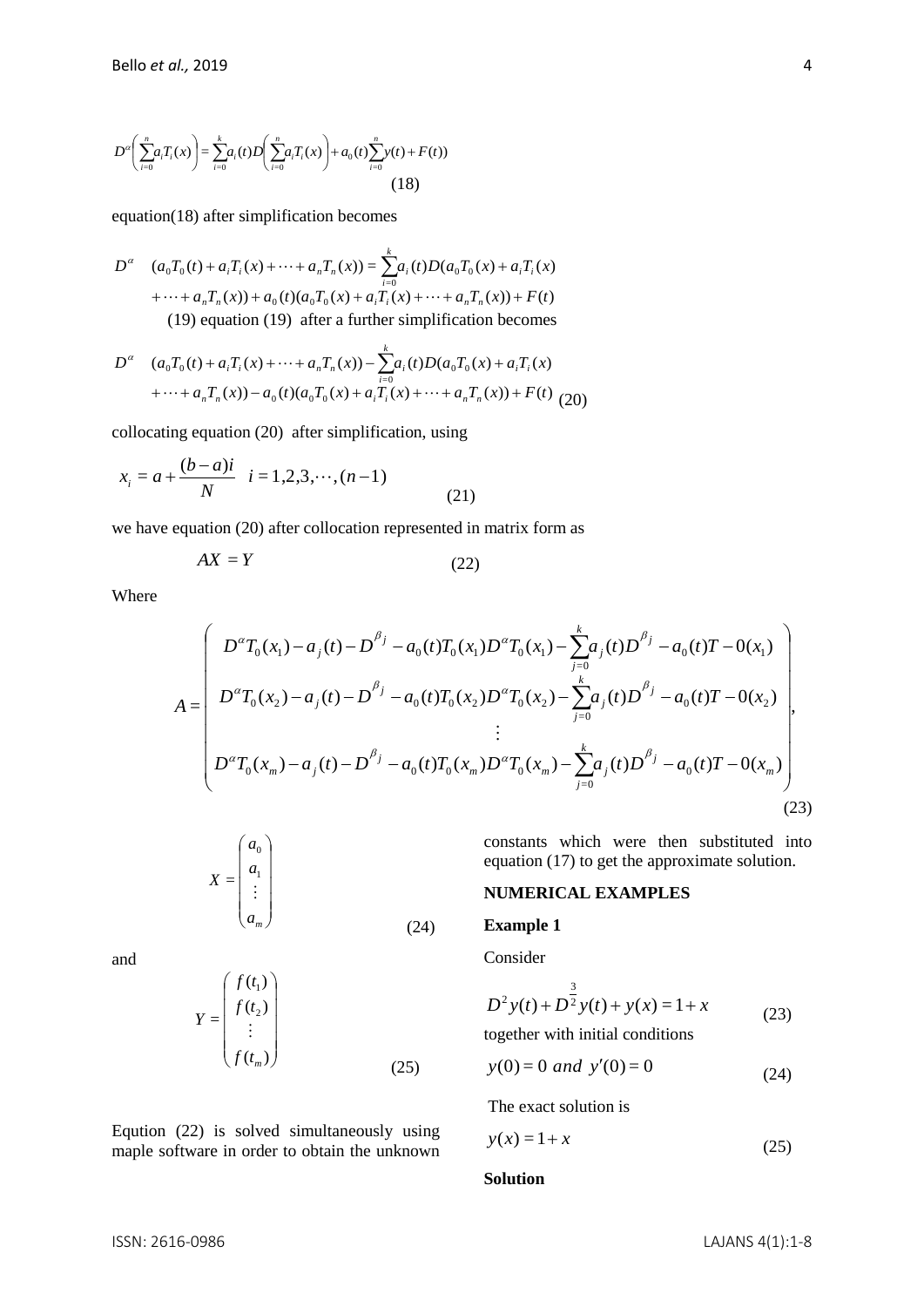The general form of shifted Chebyshev polynomial is

$$
y(x) = \sum_{n=0}^{M} a_n x^n
$$
 (26)

solving for  $n=0$  to  $M=4$ , the approximate solution for first, second, third and fourth kind is respectively given as

$$
y_1(x) = 1 + x
$$

$$
y_2(x) = 1 + x
$$

$$
y_3(x) = 1 + x
$$

$$
y_4(x) = 1 + x
$$

## **Example 2**

Consider

$$
D^{\frac{1}{2}}y(t) + y(x) = x^2 + \frac{2x^{\frac{3}{2}}}{\Gamma\frac{5}{2}}
$$
 (27)

together with initial conditions

$$
y(0) = 0 \tag{28}
$$

The exact solution is

$$
y(x) = x^2 \tag{29}
$$

#### **Solution**

The general form of shifted Chebyshev polynomial is

$$
y(x) = \sum_{n=0}^{M} a_n x^n
$$
\n(30)

solving for  $n=0$  to  $M=4$ , the approximate solution for first, second, third and fourth kind is respectively given as

$$
y_1(x) = -9.68232366 \times 10^{-11} + 2.6 \times 10^{-9} x + 0.9999999846x^2 + 3.098388077
$$
  
\n
$$
\times 10^{-8} x^3 - 1.959173554 \times 10^{-8} x^4
$$
  
\n
$$
y_2(x) = -7.65275034 \times 10^{-11} + 1.2 \times 10^{-9} x + 0.9999999913x^2 + 1.97991298
$$
  
\n
$$
\times 10^{-8} x^3 - 1.340656002 \times 10^{-8} x^4
$$
  
\n
$$
y_3(x) = 1.374522065 \times 10^{-11} + 0.9999999924x^2 + 1.866051332 \times 10^{-8} x^3
$$
  
\n
$$
-1.31718914 \times 10^{-8} x^4
$$
  
\n
$$
y_4(x) = 7.97156556 \times 10^{-12} + 1.2 \times 10^{-9} x + 0.999999994x^2 + 2.19130506
$$
  
\n
$$
\times 10^{-8} x^3 - 1.484072078 \times 10^{-8} x^4
$$

## **Example 3**

Consider

$$
D^{\frac{3}{2}}y(t) = x^{\frac{3}{2}}y(x) + 4\left(\frac{x^{\frac{1}{2}}}{\pi^{\frac{5}{2}}}\right) - x^{\frac{7}{2}}
$$
(31)

together with initial conditions

 $y(0) = 0$  *and*  $y(0) = 0$ (32)

The exact solution is

$$
y(x) = x^2 \tag{33}
$$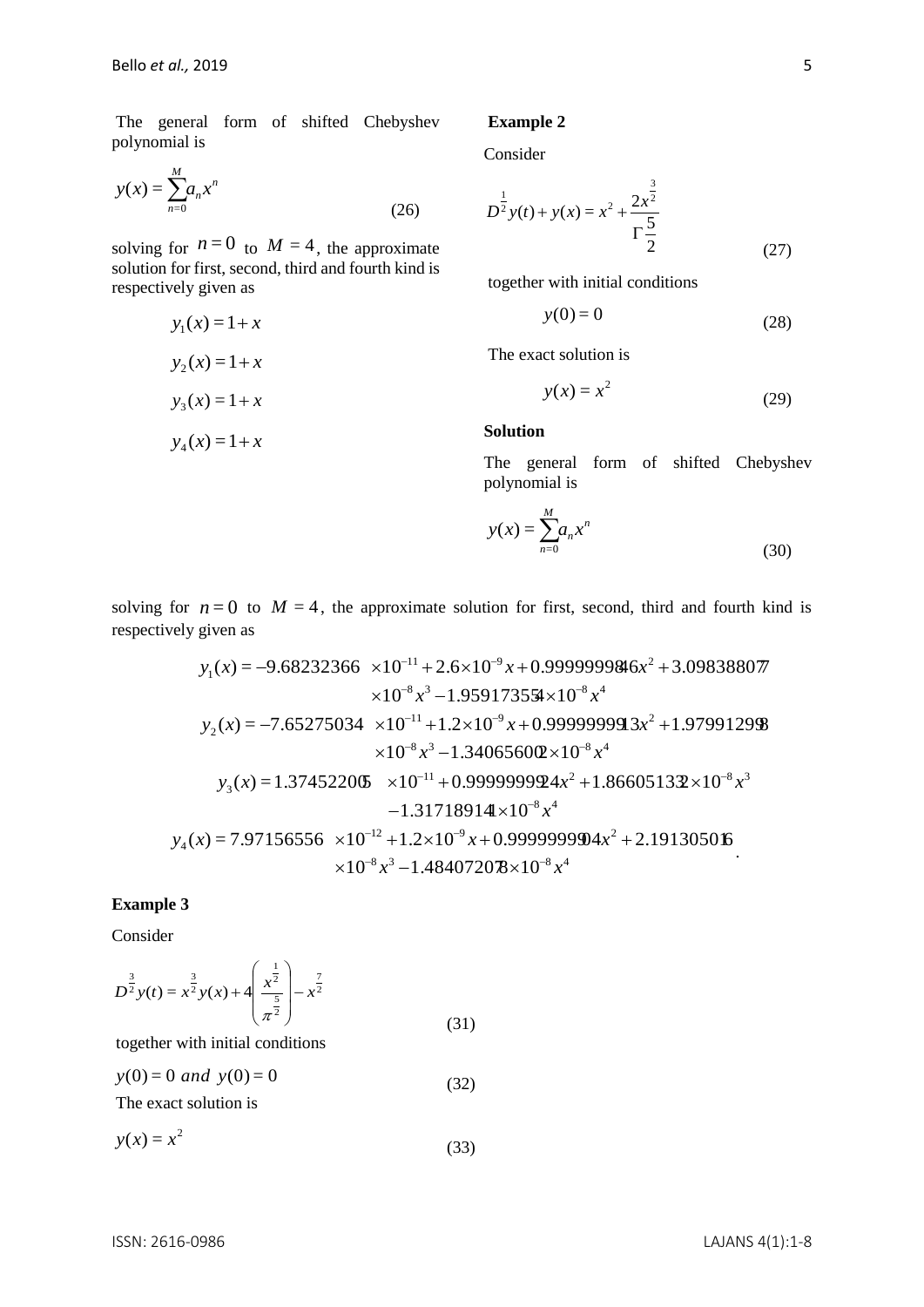#### **Solution**

The general form of shifted Chebyshev polynomial is

$$
y(x) = \sum_{n=0}^{M} a_n x^n
$$

solving for  $n=0$  to  $M=4$ , the approximate solution for first, second, third and fourth kind is respectively given as

(34)

$$
y_1(x) = -1.0253503 \times 10^{-13} - 1 \times 10^{-10} x + 1.000000000x^2 - 2.423624860
$$
  
\n
$$
\times 10^{-9} x^3 + 1.38680348 \times 10^{-9} x^4
$$
  
\n
$$
y_2(x) = -6.420021054 \times 10^{-11} - 3 \times 10^{-10} x + 0.999999995x^2 - 1.440484482
$$
  
\n
$$
\times 10^{-9} x^3 - 1.193055474 \times 10^{-9} x^4
$$
  
\n
$$
y_3(x) = 1.4249662(8 \times 10^{-10} + 0.999999998x^2 - 3.76836838 \times 10^{-10} x^3
$$
  
\n
$$
+ 4.680054879 \times 10^{-10} x^4
$$
  
\n
$$
y_4(x) = -5.19073123 \times 10^{-12} + 1.999999998x^2 + 4.72407329
$$
  
\n
$$
\times 10^{-9} x^3 - 3.79117286 \times 10^{-9} x^4
$$

## **TABLE OF RESULTS**

Table 1: Table of Results for Example 1

| X   | Exact      | <b>First Kind</b> | Second Kind | Third Kind | <b>Fourth Kind</b> |
|-----|------------|-------------------|-------------|------------|--------------------|
| .00 | 1.00000000 | 1.00000000        | 1.00000000  | 1.00000000 | 1.00000000         |
| .10 | 1.10000000 | 1.10000000        | 1.10000000  | 1.10000000 | 1.10000000         |
| .20 | 1.20000000 | 1.20000000        | 1.20000000  | 1.20000000 | 1.20000000         |
| .30 | 1.30000000 | 1.30000000        | 1.30000000  | 1.30000000 | 1.30000000         |
| .40 | 1.40000000 | 1.40000000        | 1.40000000  | 1.40000000 | 1.40000000         |
| .50 | 1.50000000 | 1.50000000        | 1.50000000  | 1.50000000 | 1.50000000         |
| .60 | 1.60000000 | 1.60000000        | 1.60000000  | 1.60000000 | 1.60000000         |
| .70 | 1.70000000 | 1.70000000        | 1.70000000  | 1.70000000 | 1.70000000         |
| .80 | 1.80000000 | 1.80000000        | 1.80000000  | 1.80000000 | 1.80000000         |
| .90 | 1.90000000 | 1.90000000        | 1.90000000  | 1.90000000 | 1.90000000         |
| 1.0 | 2.00000000 | 2.00000000        | 2.00000000  | 2.00000000 | 2.00000000         |

Table 2: Table of Results for Example 2

| X   | Exact      | <b>First Kind</b>             | Second Kind           | Third Kind             | Fourth Kind            |
|-----|------------|-------------------------------|-----------------------|------------------------|------------------------|
| .00 | 0.00000000 | $-9.68232366 \times 10^{-11}$ | $7.628\times10^{-11}$ | $1.3745\times10^{-10}$ | $7.9716\times10^{-12}$ |
| .10 | 0.01000000 | 0.01000000                    | 0.01000001            | 0.01000001             | 0.01000000             |
| .20 | 0.04000000 | 0.04000000                    | 0.04000001            | 0.04000000             | 0.04000000             |
| .30 | 0.09000000 | 0.09000000                    | 0.09000001            | 0.08999998             | 0.09000000             |
| .40 | 0.16000000 | 0.15999999                    | 0.16000002            | 0.15999998             | 0.16000000             |
| .50 | 0.25000000 | 0.25000001                    | 0.25000002            | 0.24999997             | 0.25000000             |
| .60 | 0.36000000 | 0.36000002                    | 0.36000003            | 0.35999997             | 0.36000000             |
| .70 | 0.49000000 | 0.49000001                    | 0.49000002            | 0.48999996             | 0.49000000             |
| .80 | 0.64000000 | 0.64000000                    | 0.64000000            | 0.63999994             | 0.64000000             |
| .90 | 0.81000000 | 0.80999934                    | 0.80999998            | 0.80999989             | 0.80999996             |
| 1.0 | 1.00000000 | 0.99999984                    | 0.99999986            | 0.99999978             | 0.99999982             |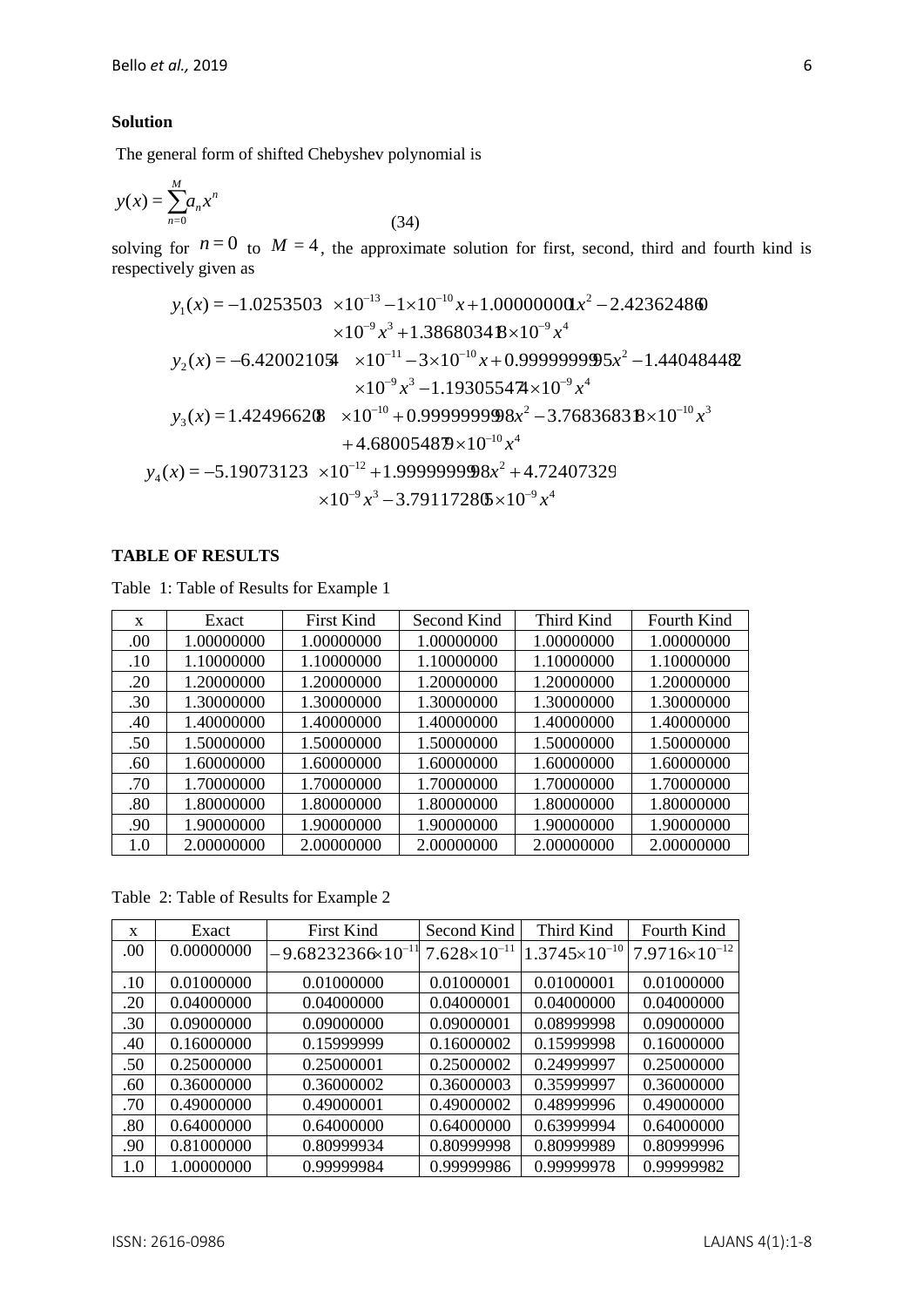| X   | Exact      | <b>First Kind</b>            | Second Kind                   | Third Kind                  | Fourth Kind                   |
|-----|------------|------------------------------|-------------------------------|-----------------------------|-------------------------------|
| .00 | 0.00000000 | $-1.0253503 \times 10^{-13}$ | $-6.42002154 \times 10^{-11}$ | $1.424966208\times10^{-10}$ | $-5.19073123 \times 10^{-12}$ |
| .10 | 0.01000000 | 0.00999998                   | 0.01000001                    | 0.01000001                  | 0.01000000                    |
| .20 | 0.04000000 | 0.04000000                   | 0.04000001                    | 0.04000000                  | 0.04000000                    |
| .30 | 0.09000000 | 0.09000000                   | 0.09000001                    | 0.08999998                  | 0.09000000                    |
| .40 | 0.16000000 | 0.16000000                   | 0.16000002                    | 0.15999998                  | 0.16000000                    |
| .50 | 0.25000000 | 0.24999999                   | 0.24999998                    | 0.25000001                  | 0.25000000                    |
| .60 | 0.36000000 | 0.36000000                   | 0.35999997                    | 0.36000000                  | 0.36000000                    |
| .70 | 0.49000000 | 0.48999999                   | 0.48999997                    | 0.49000000                  | 0.49000000                    |
| .80 | 0.64000000 | 0.63999999                   | 0.63999996                    | 0.64000000                  | 0.63999998                    |
| .90 | 0.81000000 | 0.80999998                   | 0.80999996                    | 0.80999999                  | 0.80999997                    |
| 1.0 | 1.00000000 | 1.00000000                   | 1.00000000                    | 1.00000000                  | 0.99999992                    |

Table 3: Table of Results for Example 3

#### **DISCUSSION OF RESULT**

From the three tables above, it is clearly shown that the first and fourth kind of shifted Chebshev polynomials performed better than the second and third kind of shifted Chebyshev polynomials

### **Conclusion**

So far, we have discussed how to solve multifractional differential equation using collocation method and the four kinds of shifted chebyshev polynomials and extracting out the approximate solutions of the problems considered. In conclusion, we observe that the first and the fourth kind shifted Chebyshev polynomials give a good approximate solution of the problem. The first and fourth kind of shifted chebyshev polynomials provide accurate, efficient, and good approximation of the multi-fractional differential equation.

## **REFERENCES**

- Al-Salam, W. A.,Verma, A.(1986): Some set of orthogonal polynomials, Rev. Tec. Univ. Zulia. 9(2), 83-88.
- Arfken. G, (1985): Mathematical Methods for physicists, *Orlando FL Academic Press.*.
- Arshad, K. (2004): Parametric cubic spline solution of two point boundary value problems, *Appl. Math. Comput.* 154, 175- 182.
- Das., S. K. S and Singh,O. P. (2010): Solutions of nonlinear second order multi-point boundaryvalue problems by Homotopy perturbation method, *Appl. Appl.Math.* 05, 1592-1600.
- Garcia-Amor, J.(2003) Ortogonalidad Bernstein-Chebyshev en la recta real, Doctoral Dissertation, Universidad de Vigo,. In spanish.
- Idress B. M. and Bracken, P. (2007): Solutions of differential equations in a Bernstein polynomials basis, *J. Comput. Appl. Math.* 205, 272-280.
- Jalil, R. and Reza, J., (2010): Spline solution of two point boundary value problems, *Appl. Comput. Math.* 9, 258-266.
- Kasi Viswanadham,K. N. S., P. Murali, K. P. and Rao, S. K, (2010): Numerical solutions of fourth order boundary value problems by Galerkin method with Quintic B-splines, *Int. J. Nonli. Sci.* 10, 222-230.
- Lewis, P. E.and Ward, J. P.(1991): The Finite Element Method, Principles and Applications, *Addison-Wesley.*
- Lima, P. M. and Carpentier, M., (2000): Numerical solution of a singular boundaryvalue problem in non-Newtonian fluid mechanics,*Computer Phys. Communica.* 126, 114-120.
- Milan, K. and A. Vladimir, A.(1983): Numerical solution of nonlinear boundary value problem with applications, *prentice-Hal.*
- Rahman, M. M., Hossen, M. A., Nurul-Islam, M. and Shajib, A. M. D.(2012): Numerical Solutions of Second Order Boundary Value Problems by Galerkin Method with Hermite Polynomials *Annals of Pure and*